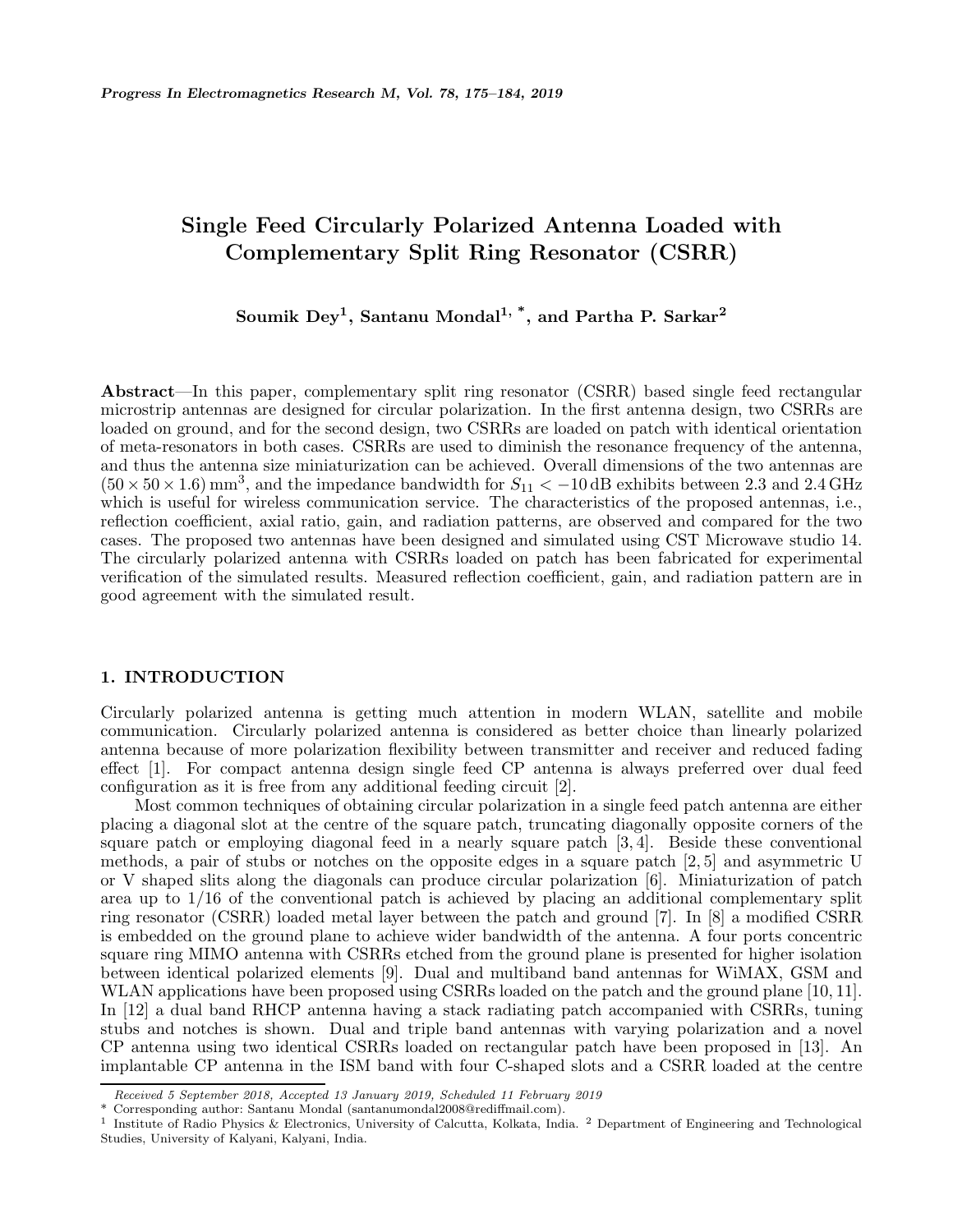is presented for real time glucose monitoring [14]. In [15] a circularly polarized compact wideband aperture coupled microstrip antenna loaded with metamaterial structure is reported.

In this paper, two designs of single feed rectangular microstrip antenna (RMSA) are demonstrated for circular polarization. In the first design, two circular CSRRs are embedded on the ground plane of the antenna (RMSA), and for the second design, CSRRs are loaded on the radiating patch. Both antennas are designed and simulated using CST Microwave studio 14 [16]. Section 2 presents the basic metamaterial unit and its circuit model. Design configurations of the two antennas are represented in Section 3. Simulation results are discussed in Section 4. Measured results are shown in Section 5 for comparison with simulated results.

#### **2. CSRR ELEMENT**

The basic properties of metamaterials are discussed in [17]. Pendry et al. first proposed an artificial  $\mu$ -negative structure that consists of array of split ring resonators (SRRs) [18], and later Smith et al. experimentally confirmed negative permeability of SRR unit [19]. SRR behaves as a magnetic dipole when it is excited by an axial magnetic field. The complementary split ring resonator (CSRR) is complementary dual element SRR behaving as an electric dipole. Both SRR and CSRR can be considered as parallel L-C resonant circuit which has same resonance frequency, i.e.,  $f = 1/2\pi\sqrt{LC}$ . Equivalent circuit models of SRR and its dual part CSRR have already been shown in [20]. Fig. 1 shows the unit element of CSRR and its circuit model.



**Figure 1.** Basic CSRR unit and its equivalent circuit model.

Because of unconventional properties, metamaterial units are employed in antenna design for bandwidth and gain enhancement [21]. Also their sub-wavelength resonance benefits the size reduction of the antenna [22, 23]. The ground plane of the patch antenna loaded with CSRRs is reported for gain enhancement [24], and also dual band operation is achieved [25]. CSRR elements are etched periodically from the ground plane of the patch to reduce resonance frequency and increase the impedance bandwidth [26]. Triangle [27] and hexagon [28] shaped CSRRs are loaded on the radiating patches to achieve multiband operation. Ultra-wideband antennas with single [29] and dual notched bands [30] in WiMax/WLAN frequency band have also been proposed recently where CSRRs are loaded on patch. In this paper, CSRRs sub wavelength resonance due to its negative permittivity is utilized for achieving circular polarization. By loading CSRRs either on ground or on patch, an additional resonance can be produced which is close to the patch intrinsic resonance. The mutual orthogonal characteristics of these two resonances can produce circular polarization when the phase difference between them is reached near 90◦ which is done by adjusting the positions of the CSRRs in ground/patch.

# **3. ANTENNA DESIGN**

Initially, a rectangular microstrip antenna (RMSA) is designed with patch dimension of  $(26 \times 25)$  mm<sup>2</sup> as shown in Fig. 2. The RMSA is designed on an FR4 substrate with dielectric constant 4.3, thickness 1.6 mm, and loss tangent 0.02. In the first antenna design, two circular CSRRs of identical size are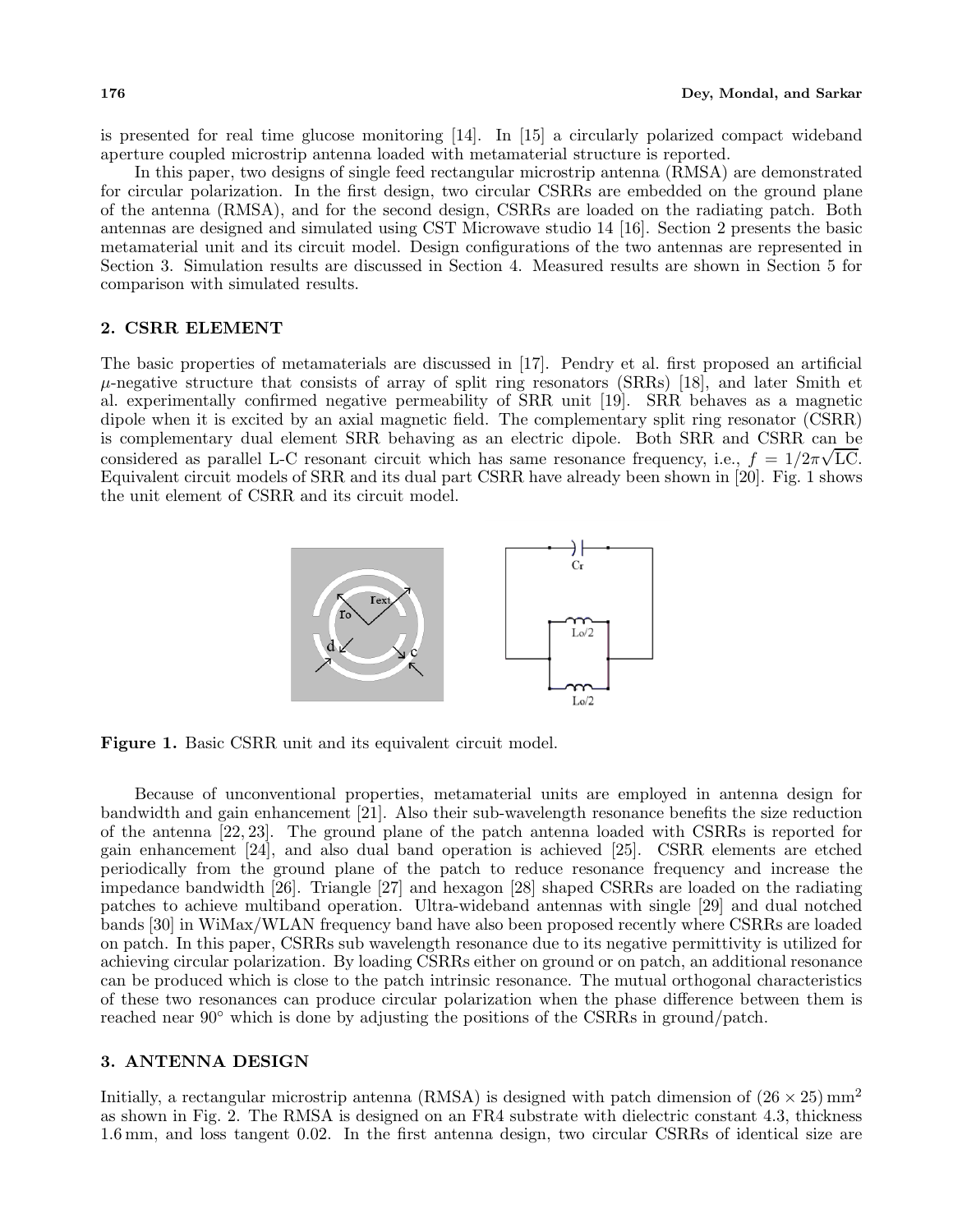

**Figure 2.** Geometry of the RMSA antenna with CSRRs loaded on ground (a) Top view and (b) Bottom view.

etched from the ground plane. The coaxial feed position and CSRRs relative position are determined to achieve the desired antenna characteristics. For the second antenna design, two CSRRs are loaded on the radiating patch. Substrate and ground plane dimensions for both antennas are  $(50 \times 50)$  mm<sup>2</sup>. Both antennas exhibit circular polarization, and two CSRRs face back load in both antennas depending on the direction of the ring splits.

# **3.1. Antenna Design with CSRRs Loaded Ground**

When two face to back CSRRs are loaded on the ground plane of an RMSA with orthogonal feed position to the ring splits, two degenerate modes with orthogonal polarization are generated at nearby frequencies. Fig. 2 represents the top view and bottom view of the antenna. CSRR itself is a resonating element instead of a good radiator, so it will couple the field to patch. The coupled field between CSRRs and patch is polarized in the  $y-z$  plane while the patch inherent radiation is polarized in  $x-z$  plane.

# **3.2. Antenna Design with CSRRs Loaded Patch**

The radiating patch loaded with CSRRs can also yield circular polarization due to resonances at two close frequencies. While one of these resonances is patch intrinsic radiation polarized in  $x-z$  plane, the other resonance is caused by coupling of the field between CSRRs and patch having polarization in  $y-z$ plane. Top and bottom views of the antenna are presented in Fig. 3.

### **4. SIMULATED RESULTS**

Figure 4 represents the reflection coefficient plots of these two CP antennas. Reflection coefficient plot of an unloaded RMSA with same patch size is also shown in Fig. 4 to get an insight of the effect of CSRRs. The centre frequency of the operating band  $(S_{11} < -10 \text{ dB})$  for RMSA, RMSA loaded with CSRR on ground and patch are 2.68 GHz, 2.36 GHz, and 2.34 GHz, respectively. The simulated percentage impedance bandwidths for  $S_{11} < -10$  dB of the RMSA and RMSA loaded with CSRRs on ground and patch are 3.28%, 5.92%, and 5.22%, respectively. It is clear that the CSRR loaded path or ground will cause a moderate decrease in resonance frequency and increase in impedance bandwidth.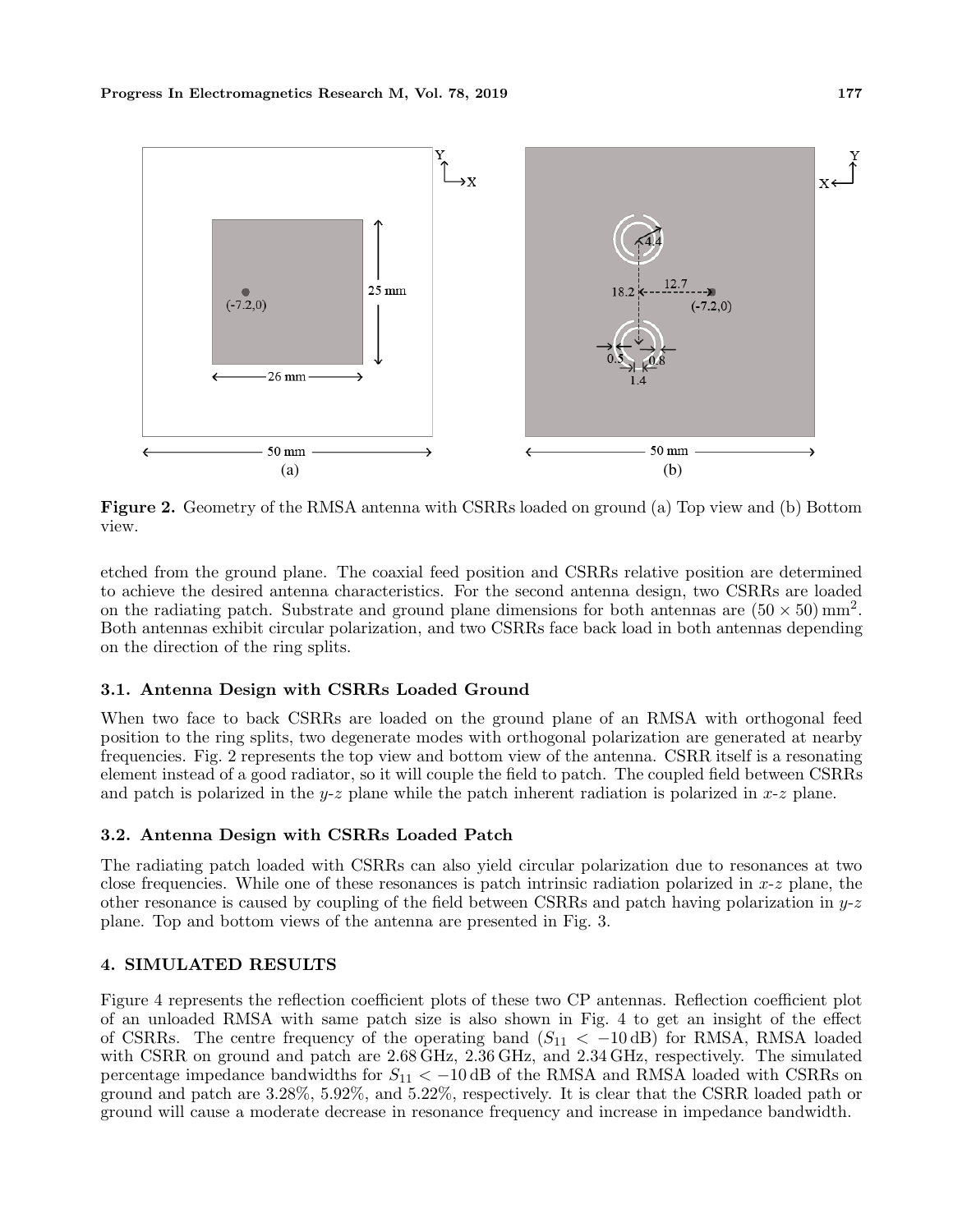

**Figure 3.** Geometry of the RMSA antenna with CSRRs loaded on patch (a) Top view and (b) Bottom view.



**Figure 4.** Reflection coefficient characteristics of the antenna without with CSRR load.

Figure 5 presents the surface current distributions over the patch for the two CP antennas. To illustrate the effect of CSRRs loading either on ground or on patch, current distribution of the unloaded RMSA is also shown in the diagram. For an unloaded RMSA currents are directed only along the two non-radiating edges of the patch, but when CSRRs are loaded on RMSAs currents seem to rotate for both CP antennas.

Variations of simulated axial ratio and gain plots of the two antennas are presented in Fig. 6 and Fig. 7, respectively. Minimum axial ratios of the antenna with CSRR loaded on ground and patch are obtained as 1.48 dB at 2.35 GHz and 0.5 dB at 2.34 GHz, respectively. The 3 dB axial ratio bandwidths for CSRR loaded on ground and patch antennas in broadside direction are 1.15% and 1.11%, respectively. Within 3 dB axial ratio bandwidth, the gain variation is below 0.5 dB for both antennas, but the realized gain of CSRRs loaded on patch is low due to high cross polarization value. The plots of total efficiencies of the antenna with CSRRs loaded on patch and ground are shown in Fig. 8. Maximum total efficiencies of the antenna with CSRRs loaded on patch and ground are nearly 29% and 40%, respectively. The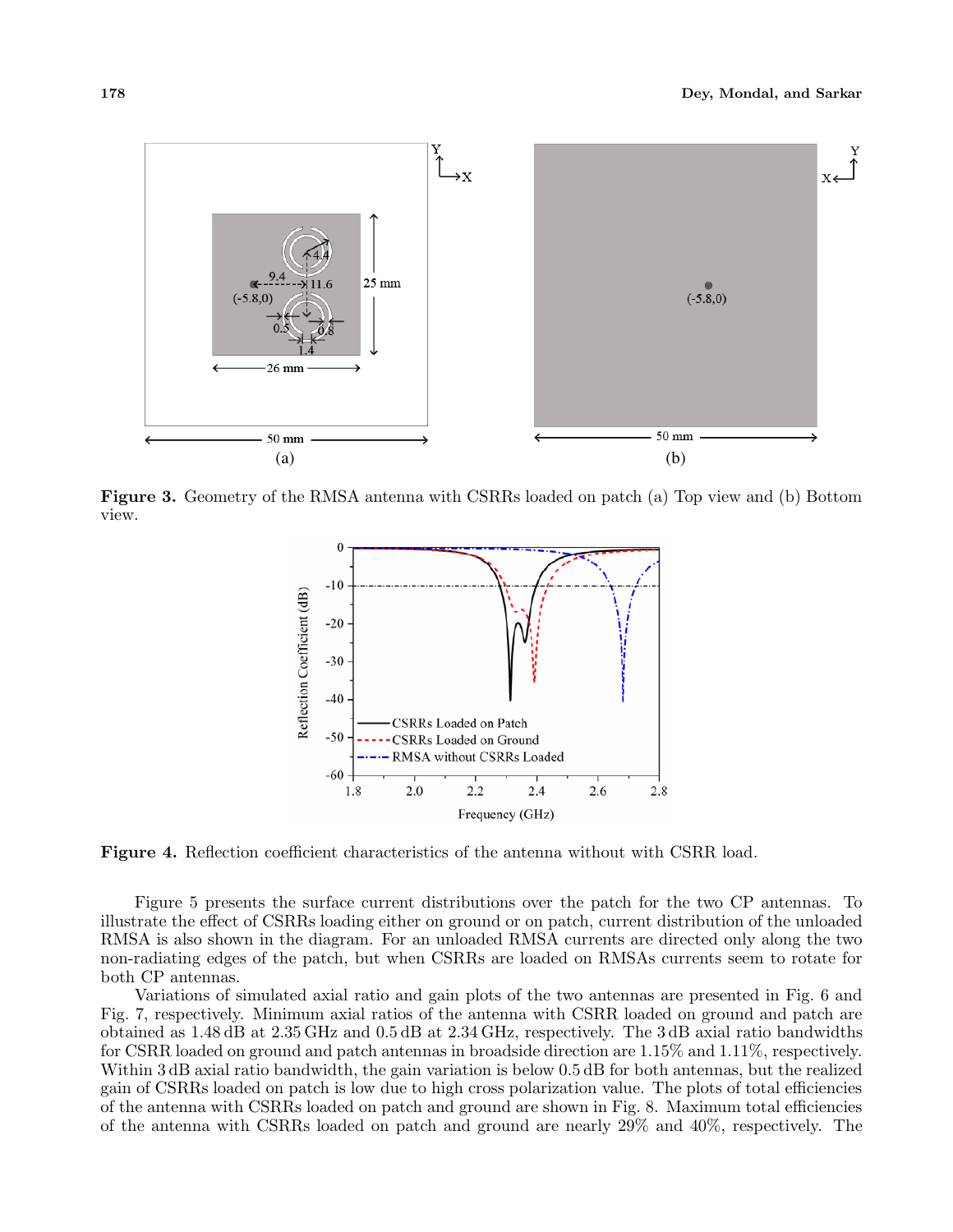

**Figure 5.** Simulated surface current distribution over radiating patches (a) unloaded RMSA, (b) RMSA with CSRR on ground and (c) RMSA with CSRR on patch.



**Figure 6.** Variation of axial ratio plot of the antenna with CSRRs load.

**Figure 7.** Variation of gain plot of the antenna with CRSSs load.

simulated results of the two CP antennas are listed in Table 1. The quality (Q) factor of an antenna is a measure of bandwidth relative to the centre frequency of the bandwidth, and the values of Q factor for the RMSAs without and with CSRRs are given in Table 1. Higher value of Q represents the narrowband characteristics of the antenna, and vice-versa.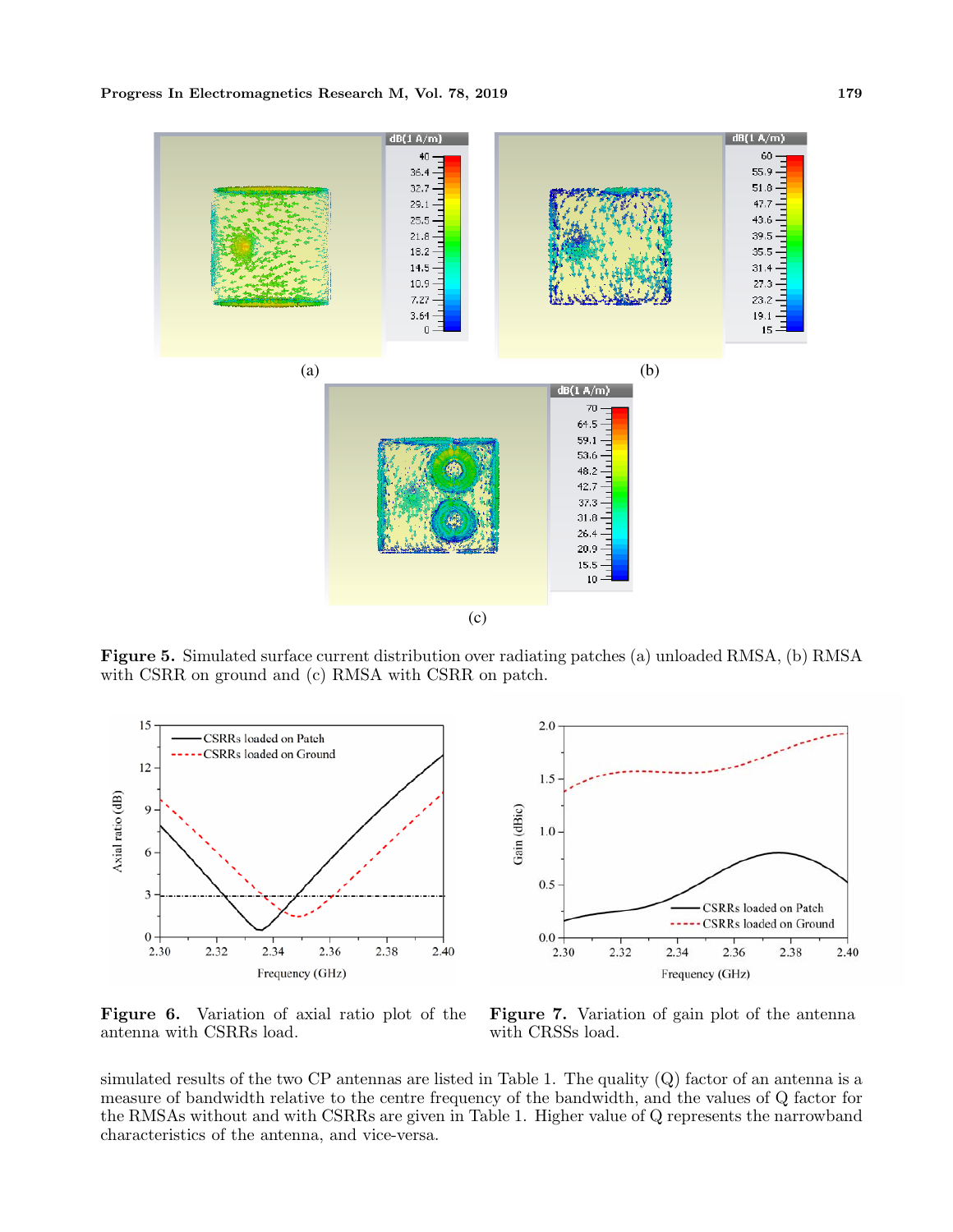

**Figure 8.** Variation of total efficiency of the antenna with CSRRs load.



**Figure 9.** Simulated far field radiation patterns of the antennas with CSRRs loaded on ground and patch at frequency  $2.35 \text{ GHz}$  in (a) x-z and (b) y-z plane respectively.

**Table 1.** Comparison of the simulated results of the antennas.

| Antenna Structures | $10\,\mathrm{dB}$<br>Impedance<br>Bandwidth | 3 dB Axial Ratio<br>Bandwidth | Quality Factor | Gain                            |
|--------------------|---------------------------------------------|-------------------------------|----------------|---------------------------------|
| Unloaded RMSA      | $(2.641 - 2.724 \text{ GHz})$<br>3.28%      |                               | 32             | 3dBi at<br>$2.68\,\mathrm{GHz}$ |
| RMSA with CSRRs    | $(2.296 - 2.436 \text{ GHz})$               | $(2.335 - 2.362 \text{ GHz})$ | 17             | $1.57$ dBic at                  |
| on Ground          | 5.92%                                       | $1.15\%$                      |                | $2.35\,\mathrm{GHz}$            |
| RMSA with CSRRs    | $(2.275 - 2.397 \text{ GHz})$               | $(2.322 - 2.348 \text{ GHz})$ | 19             | $0.62$ dBic at                  |
| on Patch           | $5.22\%$                                    | $1.11\%$                      |                | $2.35\,\mathrm{GHz}$            |

The simulated radiation patterns of RMSAs with CSRRs loaded on ground and patch in  $x-z$  $(\varphi = 0^{\circ})$  and y-z plane  $(\varphi = 90^{\circ})$  are shown in Fig. 9 at frequency 2.35 GHz. In both planes, RHCP and LHCP components are discriminated by less than −20 dB for the antenna with CSRRs on ground and less than −12 dB for the antenna with CSRRs on radiating patch.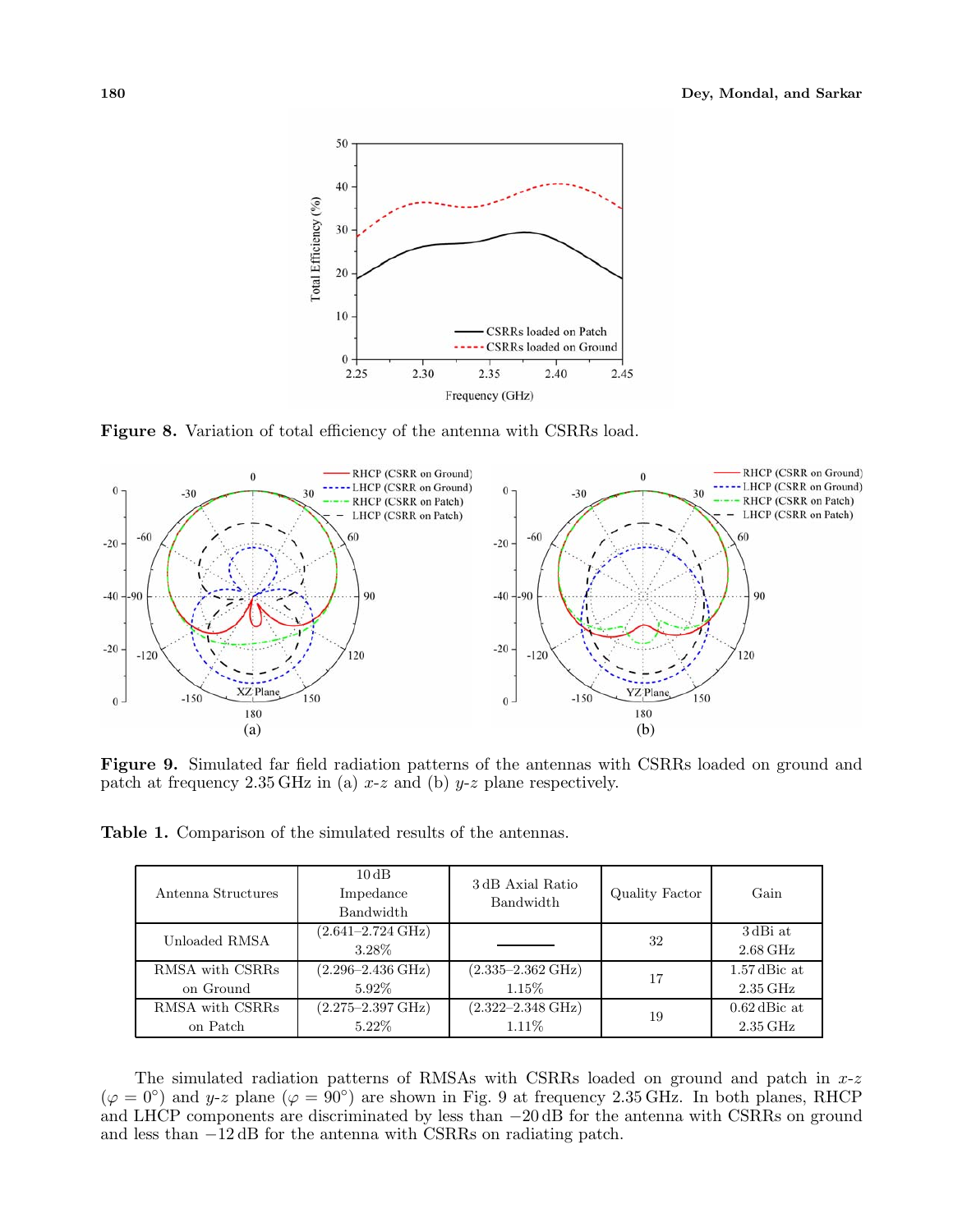#### **Progress In Electromagnetics Research M, Vol. 78, 2019** 181

As the basic principles of achieving circular polarization in the two antennas are same, only the microstrip antenna with CSRRs loaded on patch has been fabricated for experimental verification of the simulated results. The next section presents measured reflection coefficient, gain, and radiation pattern of this antenna.

### **5. MEASURED RESULTS**

A photograph of the proposed CSRR loaded on patch is shown in Fig. 10. Measured reflection coefficient is in good agreement with the simulated result as shown in Fig. 11.

Measured impedance bandwidth of the antenna with  $S_{11} < -10$  dB is 110 MHz or 4.8%. Impedance bandwidth obtained in simulation is 119 MHz or 5.12% which is close to the measurement result. Gain and radiation pattern of the fabricated antenna are also measured in an anechoic chamber. The highest gain of this antenna is found at frequency 2.37 GHz, and the value is 1.28 dBic. Fig. 12 shows the simulated and measured gain variations of the antenna from frequency 2.3 GHz to 2.5 GHz.

Measured radiation patterns of the antenna in both principal planes ( $XZ$  and  $YZ$  planes) at frequency 2.35 GHz are compiled with simulated results in Fig. 13. RHCP patterns in both planes show good degree of correlation. Minor discrepancies in results arise because of fabrication tolerance and error during measurement.





**Figure 10.** Photograph of the fabricated antenna.

**Figure 11.** Measured and simulated reflection coefficient characteristics.



Figure 12. Variation of simulated and measured gain characteristics.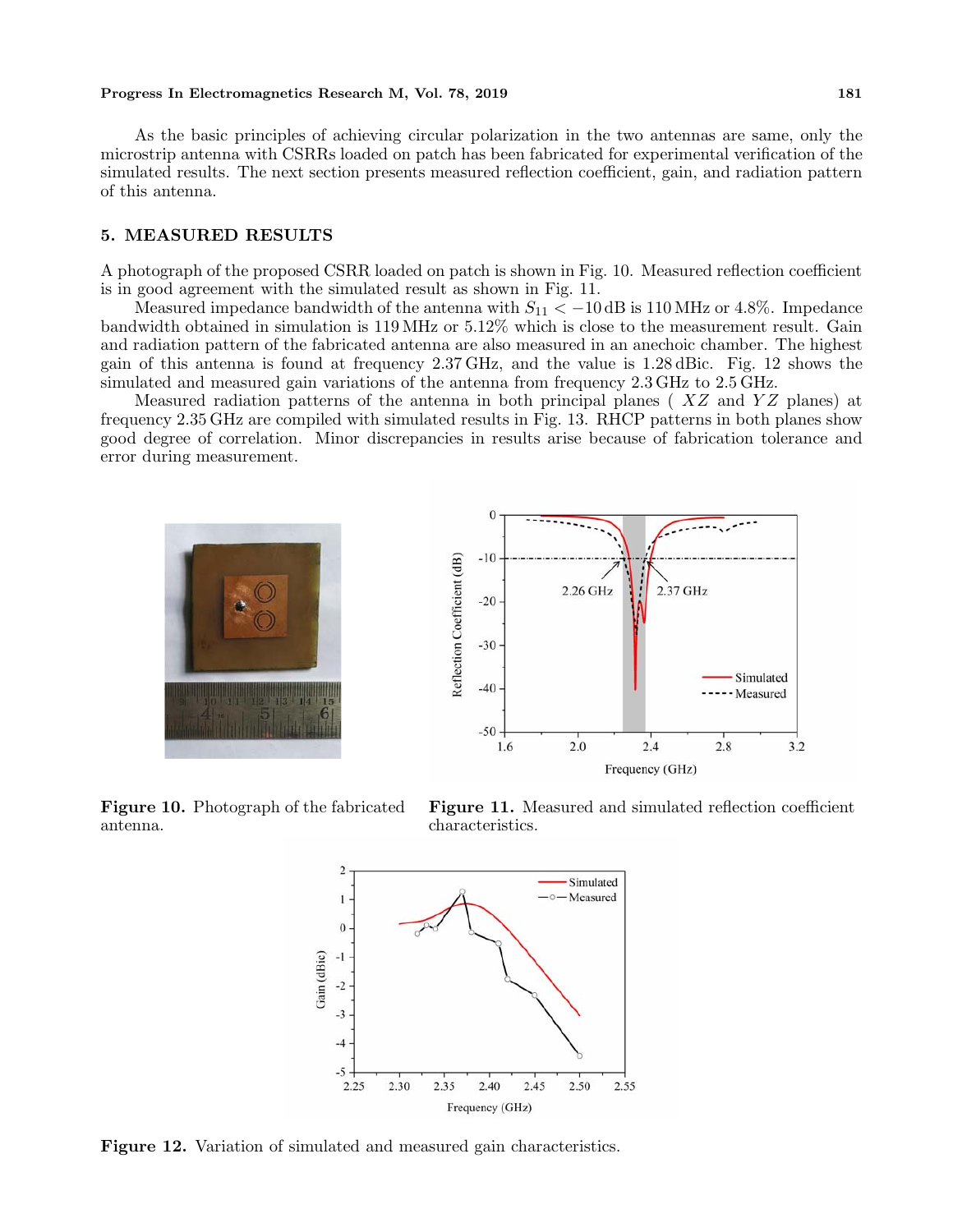

**Figure 13.** Simulated and measured far field radiation pattern at frequency 2.35 GHz in (a) XZ plane and (b)  $YZ$  plane.

## **6. CONCLUSION**

In this paper, a CSRR based rectangular microstrip antenna (RMSA) is designed for circular polarization. In the first antenna design, two circular CSRRs are embedded on the ground plane, and for the second antenna design, CSRRs are loaded on the radiating patch. Introduction of CSRRs on ground and patch is used to reduce the antenna size, and it also increases the impedance bandwidth. The impedance bandwidth of the antennas for  $S_{11} < -10$  dB is between 2.3 and 2.4 GHz. Minimum axial ratios of the antenna with CSRR loaded on ground and patch are obtained as 1.48 dB at 2.35 GHz and 0.5 dB at 2.336 GHz, respectively. It is observed that gain variation is below 0.5 dB within the 3 dB axial ratio bandwidth. Higher isolation (> 20 dB) is maintained between co- and cross-polarized components. The quality factor and efficiency characteristics of the antenna are observed.

### **ACKNOWLEDGMENT**

Authors acknowledge Mr. Amitesh Kumar for providing with the measurement facilities in SAMERR Kolkata for measurement of the fabricated antenna.

## **REFERENCES**

- 1. Balanis, C. A., "Antenna theory: A review," *Proceedings of the IEEE*, Vol. 80, No. 1, 7–23, 1992.
- 2. Kumar, G. and K. P. Ray, *Broadband Microstrip Antennas*, Artech House, 2003.
- 3. Sharma P. C. and K. C. Gupta, "Analysis and optimized design of single feed circularly polarized microstrip antennas," *IEEE Trans. Antennas Propag.*, Vol. 31, No. 6, 949–955, 1983.
- 4. Malviya, L., R. K. Panigrahi, and M. V. Kartikeyan, "Circularly polarized  $2 \times 2$  MIMO antenna for WLAN applications," *Progress In Electromagnetics Research C*, Vol. 66, 97–107, 2016.
- 5. Sharma, W. C., H. Kumar, and G. Kumar, "Single feed dual band circularly polarized stub loaded tunable microstrip patch antenna," *2016 IEEE Asia-Pacific Microwave Conference (APMC)*, 1–4, 2016.
- 6. Qing, X. and Z. N. Chen, "Compact asymmetric-slit microstrip antennas for circular polarization," *IEEE Trans. Antennas Propag.*, Vol. 59, No. 1, 285–288, 2011.
- 7. Ouedraogo, R. O., E. J. Rothwell, A. R. Diaz, K. Fuchi, A. Temme, "Miniaturization of patch antennas using a metamaterial-inspired technique," *IEEE Trans. Antennas Propag.*, Vol. 60, No. 5, 2175–2182, 2012.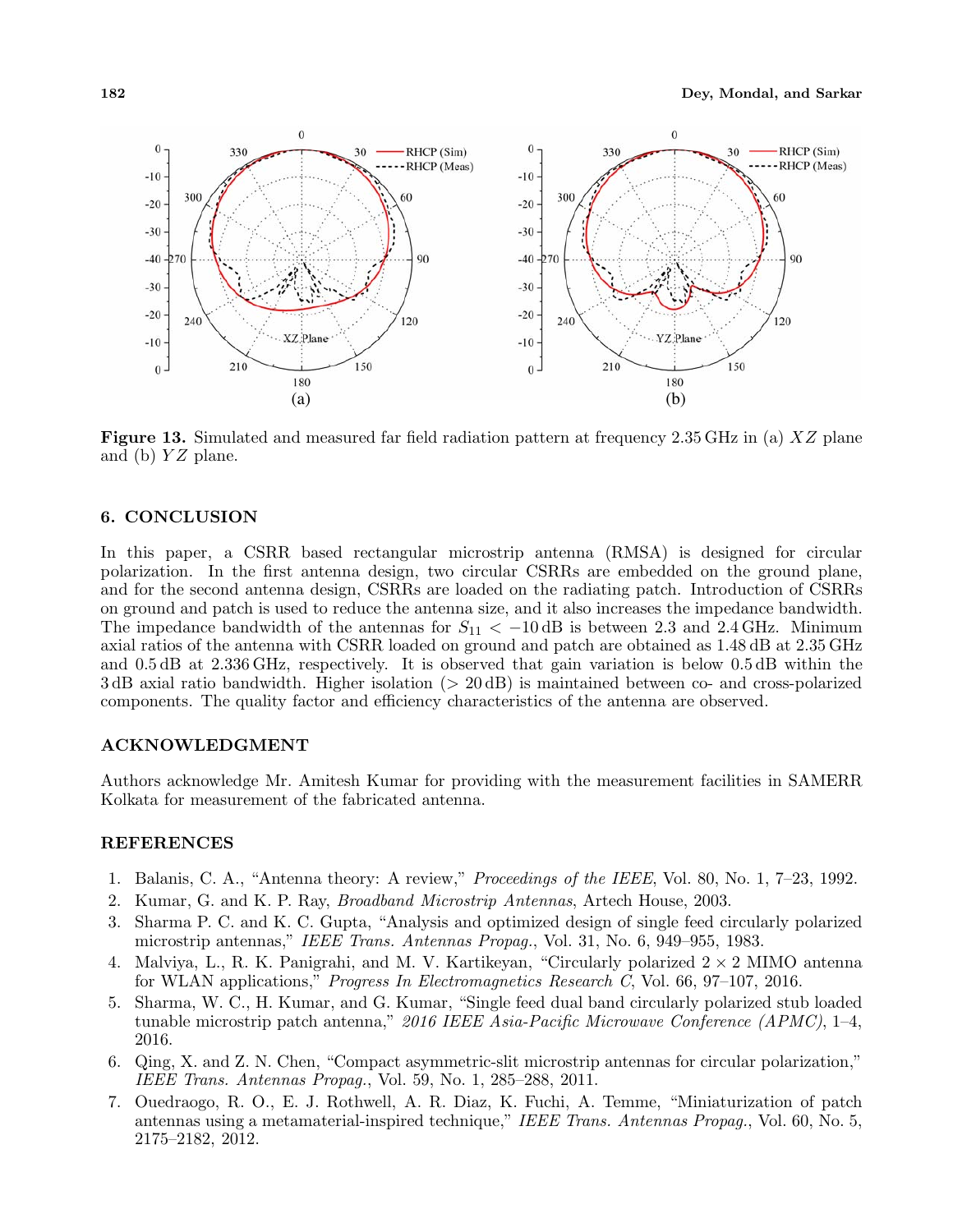#### **Progress In Electromagnetics Research M, Vol. 78, 2019 183**

- 8. Alizadeh, F., C. Ghobadi, J. Nourinia, and R. Zayer,"Bandwidth enhancement of patch antennas loaded with complementary split-ring resonators," *2014 IEEE 7th International Symposium on Telecommunications (IST)*, 224–229, 2014.
- 9. Ramachandran, A., S. V. Pushpakaran, M. Pezholil, and V. Kesavath, "A four port MIMO antenna using concentric square ring patches loaded with CSRR for high isolation," *IEEE Antennas Wireless Propag. Lett.*, Vol. 15, 1196–1199, 2016.
- 10. Rajeshkumar, V. and S. Raghavan, "A compact CSRR loaded dual band microstrip patch antenna for wireless applications," *2013 IEEE International Conference on Computational Intelligence and Computing Research (ICCIC)*, 1–4, 2013.
- 11. Jha, N., R. Pandeeswari, and S. Raghavan,"A performance improved compact size microstrip antenna loaded with CSRR for GSM, WLAN/WiMAX and WAVE applications," *IEEE International Conference on Emerging Trends in Engineering, Technology and Science (ICETETS)*, 1–6, 2016.
- 12. Jie, C., L. Z. Gang, F. Lu, and Z. Shou-Zheng, "A multi-system and dual-band miniaturization microstrip antenna loaded with CSRR for CNSS applications," *2014 IEEE 3rd Asia-Pacific Conference on Antennas and Propagation (APCAP)*, 450–453, 2014.
- 13. Dong, Y., H. Toyao, and T. Itoh, "Design and characterization of miniaturized patch antennas loaded with complementary split-ring resonators," *IEEE Trans. Antennas Propag.*, Vol. 60, No. 2, 772–778, 2012.
- 14. Liu, X. Y., Z. T. Wu, Y. Fan, and E. M. Tentzeris, "A miniaturized CSRR loaded wide-beamwidth circularly polarized implantable antenna for subcutaneous real-time glucose monitoring," *IEEE Antennas Wireless Propag. Lett.*, Vol. 16, 577–580, 2017.
- 15. Simruni, M. and S. Jam, "A circularly-polarized compact wideband patch antenna loaded by metamaterial structures," *Progress In Electromagnetics Research C*, Vol. 78, 93–104, 2017.
- 16. "CST Microwave Studio Manual," ver. 14, Computer Simulation Technology, Framingham, MA.
- 17. Caloz, C. and T. Itoh, *Electromagnetic Metamaterials: Transmission Line Theory and Microwave Applications*, Wiley-Interscince, 2006.
- 18. Pendry, J. B., A. J. Holden, D. J. Robbins, and W. J. Stewart, "Magnetism from conductors and enhanced nonlinear phenomena," *IEEE Transactions on Microwave Theory and Techniques*, Vol. 47, No. 11, 2075–2084, November 1999.
- 19. Smith, D. R., Willie J. Padilla, D. C. Vier, S. C. Nemat-Nasser, and S. Schultz, "Composite medium with simultaneously negative permeability and permittivity," *Physical Review Letters*, Vol. 84, No. 18, 4184–4187, May 2000.
- 20. Baena, J. D., J. Bonache, F. Martin, R. M. Sillero, F. Falcone, T. Lopetegi, M. A. Laso, J. Garcia-Garcia, I. Gil, M. F. Portillo, and M. Sorolla, "Equivalent-circuit models for split-ring resonators and complementary split-ring resonators coupled to planar transmission lines," *IEEE Transactions on Microwave Theory and Techniques*, Vol. 53, No. 4, 1451–1461, 2005.
- 21. Ortiz, N., F. Falcone, and M. Sorolla, "Enhanced gain dual band patch antenna based on complementary rectangular split-ring resonators," *Microw. Opt. Technol. Lett.*, Vol. 53, No. 3, 590–594, 2011.
- 22. Limaye, A. U. and J. Venkataraman, "Size reduction in microstrip antennas using lefthanded materials realized by complementary split-ring resonators in ground plane," *2007 IEEE International Symposium in Antennas and Propagation Society*, 1869–1872, 2007.
- 23. Ma, J. J., X. Y. Cao, and T. Liu, "Design the size reduction patch antenna based on complementary split ring resonators," *2010 International Conference in Microwave and Millimeter Wave Technology (ICMMT)*, 401–402, 2010.
- 24. Pandeeswari, R. and S. Raghavan, "Microstrip antenna with complementary split ring resonator loaded ground plane for gain enhancement," *Microw. Opt. Technol. Lett.*, Vol. 57, No. 2, 292–296, 2015.
- 25. Xie, Y. H., C. Zhu, L. Li, and C. H. Liang, "A novel dual-band metamaterial antenna based on complementary split ring resonators," *Microw. Opt. Technol. Lett.*, Vol. 54, No. 4, 1007–1009, 2012.